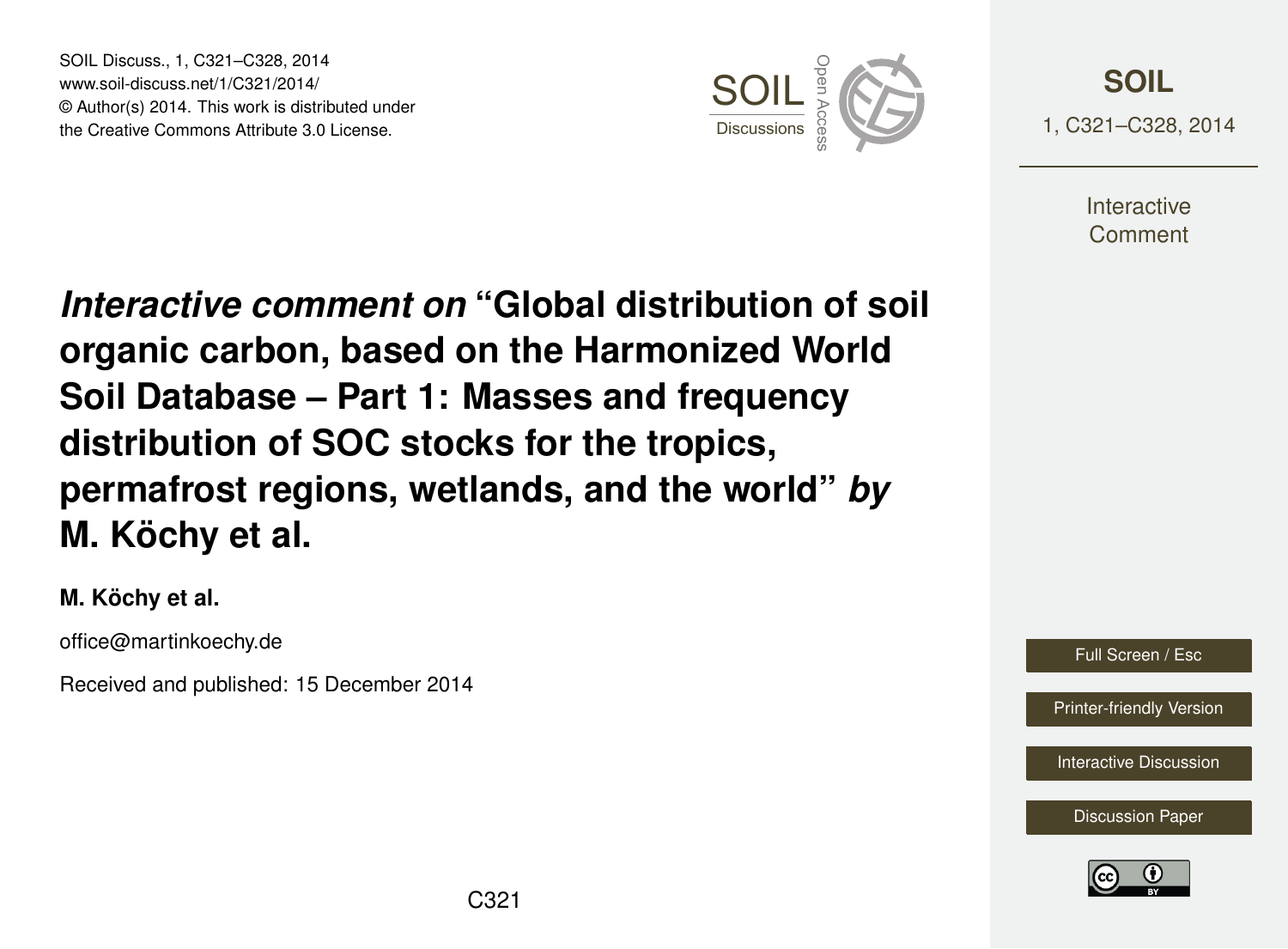| <b>Anonymous Referee #1</b>                  | <b>Authors' comments</b>                |                               |
|----------------------------------------------|-----------------------------------------|-------------------------------|
| Soils stores a large fraction of terrestrial | Thank you very much for taking the time | <b>SOIL</b>                   |
| organic carbon. The soil organic carbon      | to review our paper.                    |                               |
| plays an important role in the biosphere.    |                                         | 1, C321-C328, 2014            |
| A reliable data set is the prerequisite to   |                                         |                               |
| accurately represent the pools and fluxes    |                                         |                               |
| of carbon. There are several estimation      |                                         | Interactive                   |
|                                              |                                         | Comment                       |
| works based on global soil mapping (ob-      |                                         |                               |
| servation derived) and earth system mod-     |                                         |                               |
| els (simulation), and given the terrestrial  |                                         |                               |
| organic carbon in a large range from 500     |                                         |                               |
| to 3000 Pg or higher. This manuscript        |                                         |                               |
| gave us another number and geographic        |                                         |                               |
| distribution. It is also valuable to improve |                                         |                               |
| our understanding on carbon cycle as a       |                                         |                               |
| reference or benchmark data set. This        |                                         |                               |
| manuscript gave us another estimation of     |                                         |                               |
| soil carbon based on HWSD with adjust-       |                                         |                               |
| ing the bulk density of Histosols, the defi- |                                         |                               |
| nition of wetland, and incorporating more    |                                         |                               |
| detailed estimates for permafrost from the   |                                         |                               |
| Northern Circumpolar Soil Carbon Data        |                                         | Full Screen / Esc             |
| Base. Though there is no anything orig-      |                                         |                               |
| inal, it still is an important approach and  |                                         | Printer-friendly Version      |
| valuable, and could be accepted after re-    |                                         |                               |
| vision.                                      |                                         | <b>Interactive Discussion</b> |
|                                              |                                         |                               |
|                                              |                                         | <b>Discussion Paper</b>       |

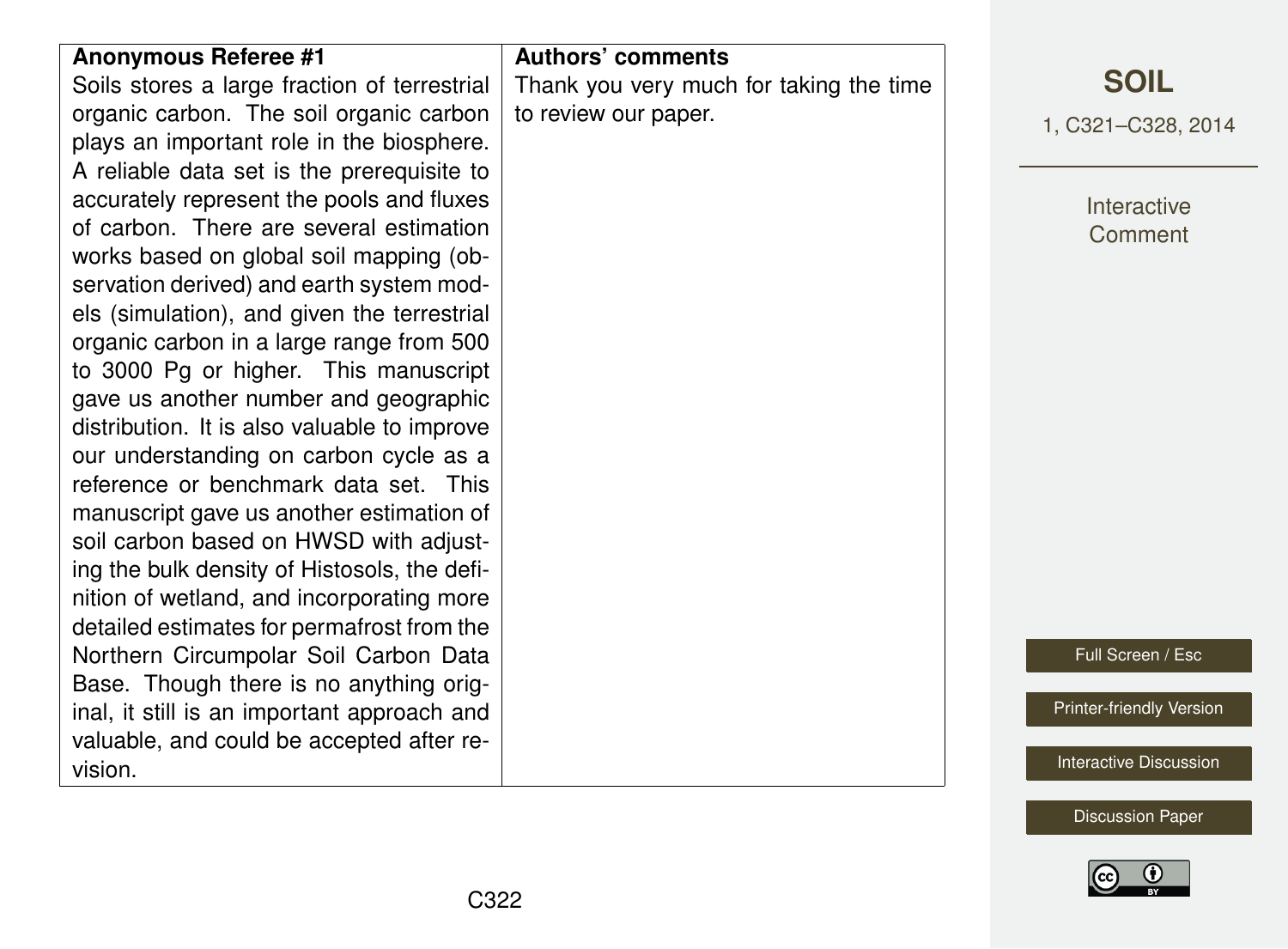| General comments: Soil depth matters<br>in the SOC stock estimate, especially for<br>deep soils. Though this paper corrected<br>SOC of depth >1m in the peatlands, most<br>of the true soil depth are not known in<br>soil profile observations. Though we may<br>lack data or method (extrapolation?) to<br>reduce the uncertainty caused by the as-<br>sumed soil depth, we need to keep this<br>in mind. This uncertainty is not only for<br>the <1m soil but also especially for the<br>deeper soils. As a result, the uncertainty<br>should be emphasized in some parts of<br>the paper, such as page 338, line 8-17<br>and the conclusion section. | We agree that SOC stocks of deep soils<br>are associated with great uncertainty. We<br>emphasize in our paper the stock in the<br>top 1 m and associated uncertainties.<br>Stocks of deeper soils are mentioned to<br>complement existing estimates but are<br>not our main objective. We point out the<br>associated uncertainty (p 338, Il 10-17,<br>p 343, I14) and will additionally be men-<br>tioned at the end of section 3.5 in the re-<br>vised text. |
|----------------------------------------------------------------------------------------------------------------------------------------------------------------------------------------------------------------------------------------------------------------------------------------------------------------------------------------------------------------------------------------------------------------------------------------------------------------------------------------------------------------------------------------------------------------------------------------------------------------------------------------------------------|----------------------------------------------------------------------------------------------------------------------------------------------------------------------------------------------------------------------------------------------------------------------------------------------------------------------------------------------------------------------------------------------------------------------------------------------------------------|
| Consider describe the correction of<br>frozen soils , and tropic peatland<br>(Page et al.) in the method section, since<br>the combination of the three dataset is<br>more reliable.                                                                                                                                                                                                                                                                                                                                                                                                                                                                     | Although the correction makes the esti-<br>mate of global SOC mass more complete,<br>it is not spatially explicit and would not<br>allow the calculation of percentiles and<br>masses within categories. We intended<br>to reduce confusion by reporting in the<br>Methods section the changes applied di-<br>rectly to the spatially explicit HWSD and<br>in the Results section additional correc-<br>tions considering the mass.                            |

## **[SOIL](http://www.soil-discuss.net)**

1, C321–C328, 2014

Interactive **Comment** 

Full Screen / Esc

[Printer-friendly Version](http://www.soil-discuss.net/1/C321/2014/soild-1-C321-2014-print.pdf)

[Interactive Discussion](http://www.soil-discuss.net/1/327/2014/soild-1-327-2014-discussion.html)

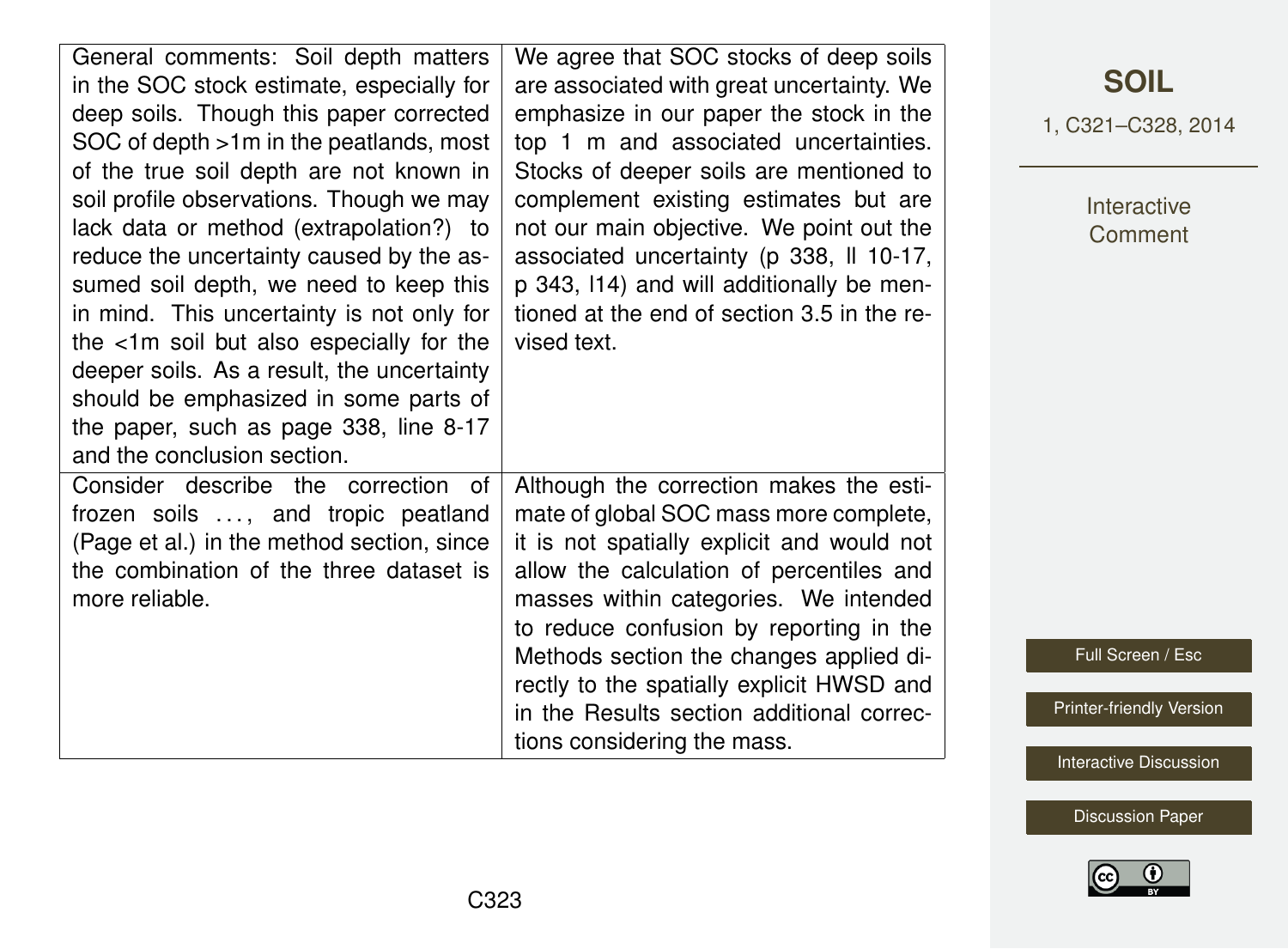| Consider change the order of section 3.3<br>and 3.4, i.e. correcting first and then over-<br>laying with the wetland data. With the<br>above two modifications, corresponding<br>tables and figures need to be redrew or<br>added. | Both sections can be considered sepa-<br>rately, we do not apply any corrections<br>within either of the sections. |
|------------------------------------------------------------------------------------------------------------------------------------------------------------------------------------------------------------------------------------|--------------------------------------------------------------------------------------------------------------------|
| Consider delete "based on the Harmo-<br>nized World Soil Database" in the title.                                                                                                                                                   | We will reconsider the wording of the title.                                                                       |
| The part 2 of the paper only uses the<br>HWSD to calibrate a SOC model, which<br>is not very close to the part 1. It is better<br>to treat these two parts as independent<br>papers.                                               | We will discuss the suggestion with the<br>editor.                                                                 |
| Specific comments: Page 328, line 15:<br>1325Pg, to be consistent with the number<br>in the conclusion.                                                                                                                            | This will be changed.                                                                                              |
| Page 330, line $6-8$ : WISE $(v.2)$ was once<br>publicly available. But it is now replaced<br>by the WISE (V.3.1), which is available<br>online and includes all profiles of previous<br>versions.                                 | Thank you for the clarification.                                                                                   |

**[SOIL](http://www.soil-discuss.net)**

1, C321–C328, 2014

Interactive **Comment** 

Full Screen / Esc

[Printer-friendly Version](http://www.soil-discuss.net/1/C321/2014/soild-1-C321-2014-print.pdf)

[Interactive Discussion](http://www.soil-discuss.net/1/327/2014/soild-1-327-2014-discussion.html)

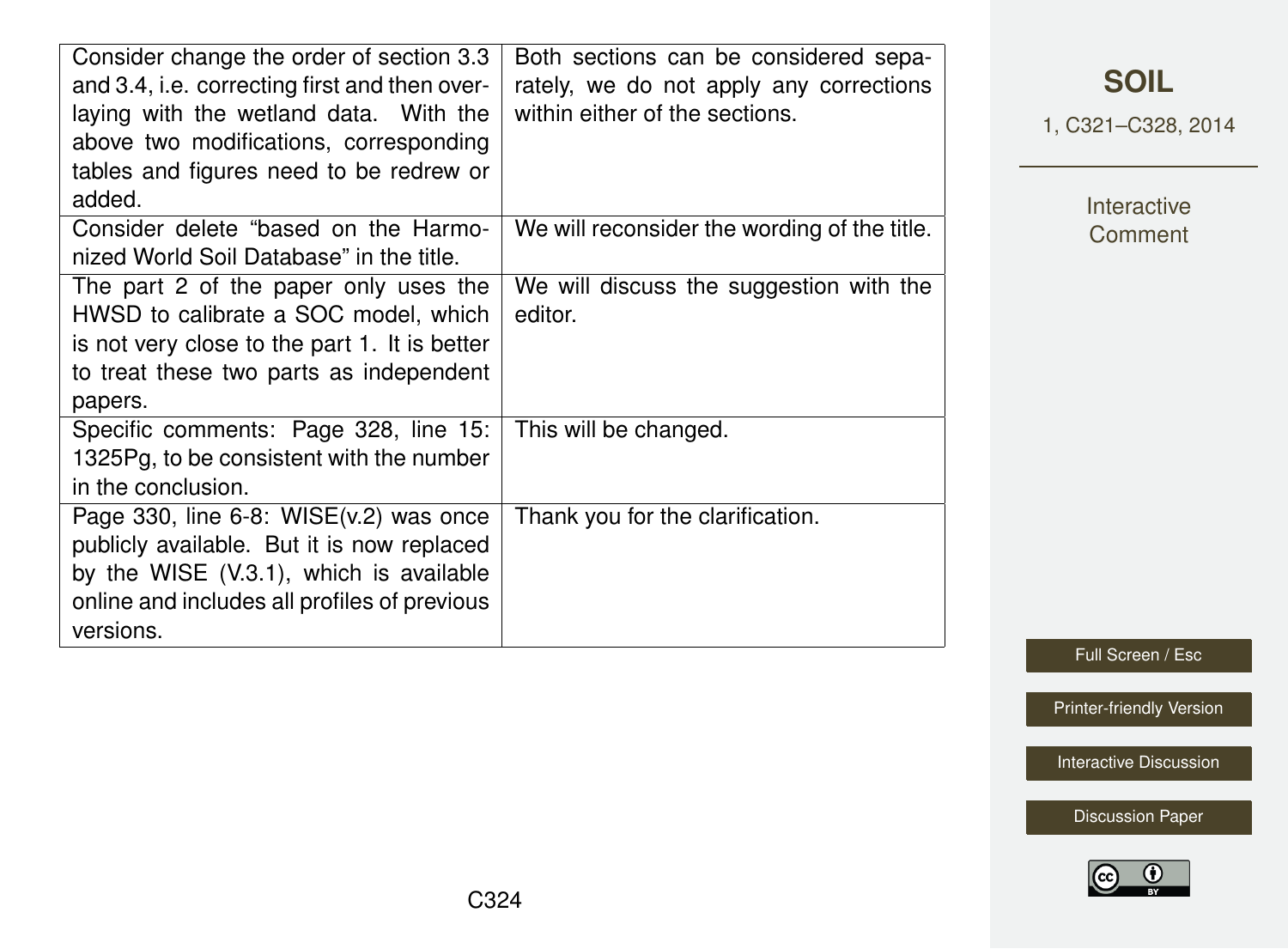| Page 331, line 17-20: The description is<br>not precise. Shangguan et al. (2014)<br>used three soil profile database directly,<br>i.e. China, WISE(V.3.1) and NCSS of<br>US, and they also used estimates (pro-<br>duced by others) based on local soil pro-<br>files and soil maps from ESDB (Europe),<br>SOTWISE (various regions), GSM (US),<br>SLC (Canada) and ASRIS (Australia).                                                                                                                       | We agree, the description will be revised.                  |
|--------------------------------------------------------------------------------------------------------------------------------------------------------------------------------------------------------------------------------------------------------------------------------------------------------------------------------------------------------------------------------------------------------------------------------------------------------------------------------------------------------------|-------------------------------------------------------------|
| Page 331, line 17, line 23: change<br>"Shanguan et al." to "Shangguan et al."                                                                                                                                                                                                                                                                                                                                                                                                                                | The typo will be corrected.                                 |
| Page 332, line7: It should be "equal to or<br>smaller than".                                                                                                                                                                                                                                                                                                                                                                                                                                                 | Correct.                                                    |
| Page 332, line9-29: Almost all the soil<br>profiles in WISE do not have a real soil<br>depth (or depth to the bedrock or R hori-<br>zon), but have the observation depth.<br>These soils are very likely much deeper<br>than the recording depth in WISE. Only<br>189 profiles in WISE have an R horizon<br>(some have a SOC great than 0, which<br>seem to be errors). As a result, the<br>overestimation for Cryosols, Podsols, and<br>Umbrisols might not happen, especially<br>for Cryosols and Podsols. | Good point. We will include this aspect in<br>the revision. |

1, C321–C328, 2014

Interactive **Comment** 

Full Screen / Esc

[Printer-friendly Version](http://www.soil-discuss.net/1/C321/2014/soild-1-C321-2014-print.pdf)

[Interactive Discussion](http://www.soil-discuss.net/1/327/2014/soild-1-327-2014-discussion.html)

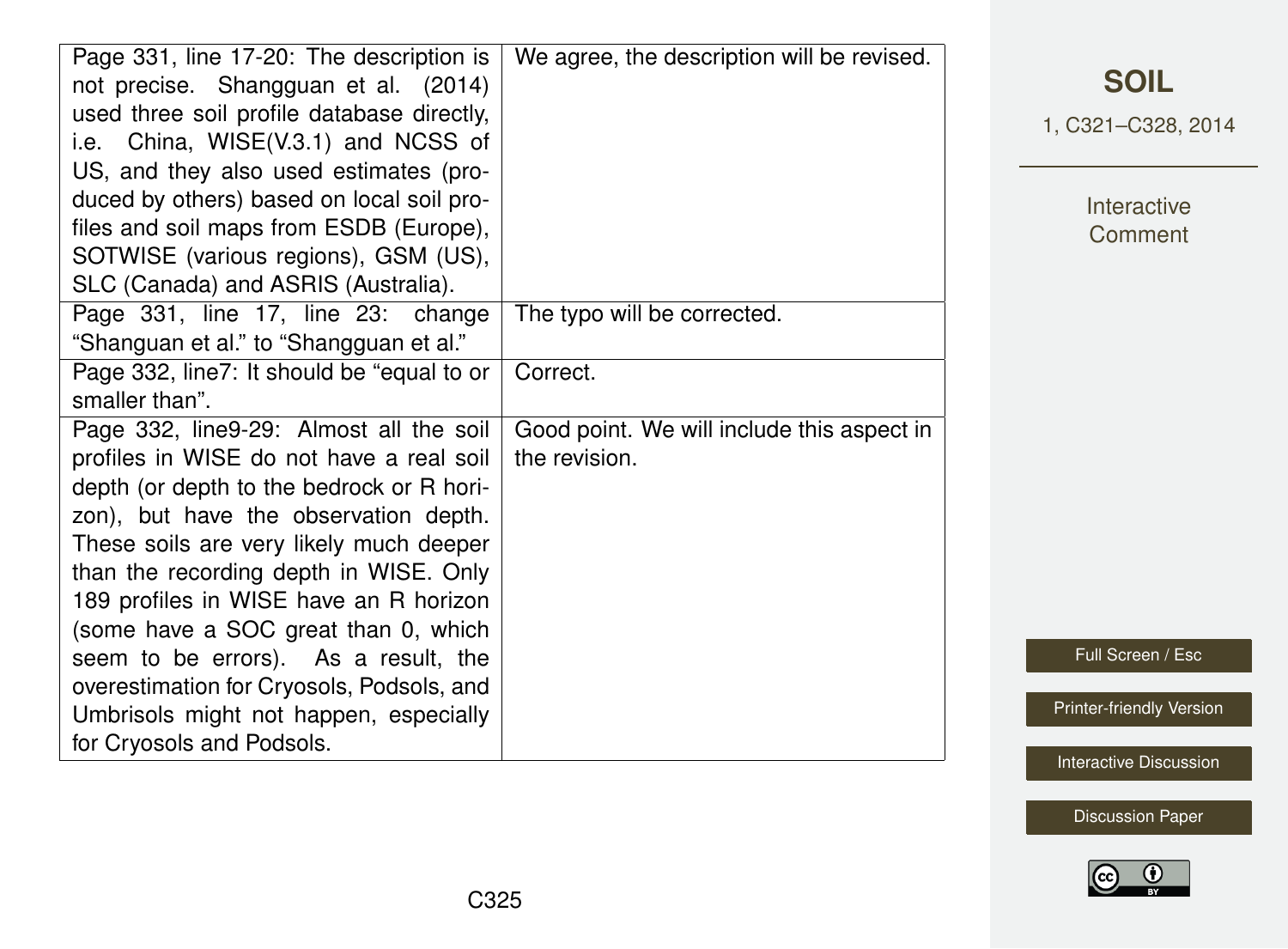| Another point is that the soil depths in<br>both HWSD and ISRIC-WISE are an un-<br>derestimation of the true soil depth in al-<br>most all cases. It should not be named<br>as "soil depth" in the paper. You may use<br>the term "effective" soil depth in ISRIC-<br>WISE (v3.0), or use the term "reference<br>soil depth" in the HWSD. | We agree and will change the wording in<br>the revision.                                                                                                                                                                                                                                                                                                    |  |  |
|-------------------------------------------------------------------------------------------------------------------------------------------------------------------------------------------------------------------------------------------------------------------------------------------------------------------------------------------|-------------------------------------------------------------------------------------------------------------------------------------------------------------------------------------------------------------------------------------------------------------------------------------------------------------------------------------------------------------|--|--|
| Page 333, line7 and et al. : kg cm <sup>-3</sup>                                                                                                                                                                                                                                                                                          | The numbers given<br>are<br>correct<br><i>in</i><br>$kg/dm^{-3}$ .                                                                                                                                                                                                                                                                                          |  |  |
| Page 333, line9: Why these regressions<br>and the R2 are different from the au-<br>thors previous report, i.e. Hiederer and<br>Kochy (2011)? They are both based on<br>WISE3.1. The difference of BD is 0.139<br>for the topsoil using the regressions when<br>$OC = 12%$ .                                                               | Based on your comment we reviewed our<br>documentation. The regressions in this<br>paper are in fact based on the SPADE/M2<br>database. Although the different equa-<br>tions produce divergent global mass re-<br>sults, the following correction of BD of<br>Histosols, diminishes the difference to<br>1Pg. This will be mentioned in the revi-<br>sion. |  |  |
| Page 333, line 9: In(Corg *100)                                                                                                                                                                                                                                                                                                           | Actually, $C_{org}$ · 10 was used, i.e.<br>ex-<br>pressed in g/100 g soil or %. This will be<br>indicated in the revised text.                                                                                                                                                                                                                              |  |  |
| Page 335, line 13-17: It lacks a soil pro-<br>file database with WRB classification in-<br>formation to develop a WRB based soil<br>property maps. Taxonomy reference be-<br>tween WRB and FAO will increase the un-<br>certainty.                                                                                                        | We appreciate the clarification and will<br>add the information to the text.                                                                                                                                                                                                                                                                                |  |  |

1, C321–C328, 2014

Interactive **Comment** 

Full Screen / Esc

[Printer-friendly Version](http://www.soil-discuss.net/1/C321/2014/soild-1-C321-2014-print.pdf)

[Interactive Discussion](http://www.soil-discuss.net/1/327/2014/soild-1-327-2014-discussion.html)

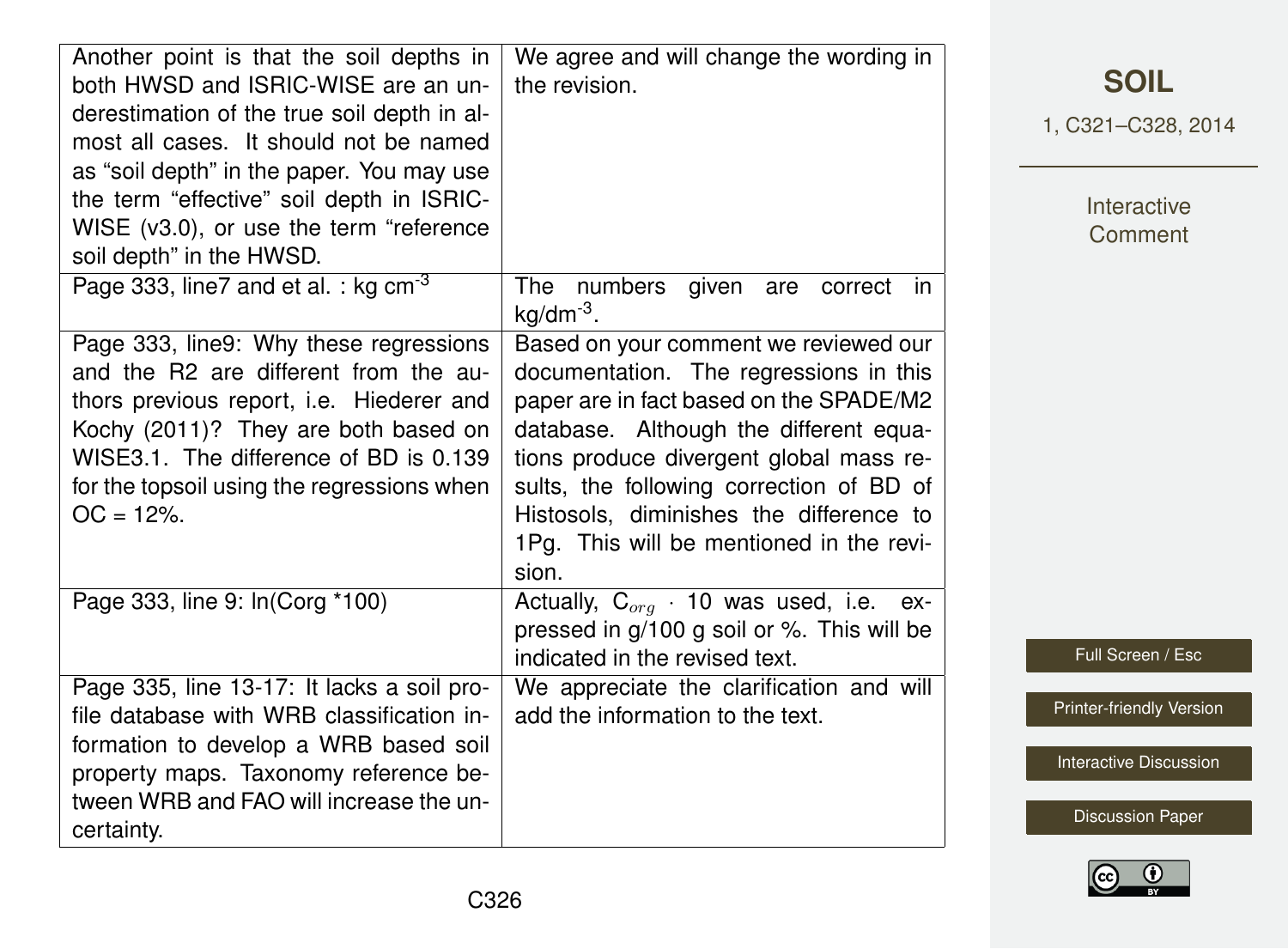| Page 335, line 23-24: the stock was es-<br>timated based on the polygon based soil<br>map except Australia, not after rasteriza-<br>tion.                                                                                                                                                                                                                                                                                                                                                                                                                                                                                                                                                                                                                              | The text will be corrected in the revision.                                                                                                                                                                                                                                                                                                                                                                                                 |
|------------------------------------------------------------------------------------------------------------------------------------------------------------------------------------------------------------------------------------------------------------------------------------------------------------------------------------------------------------------------------------------------------------------------------------------------------------------------------------------------------------------------------------------------------------------------------------------------------------------------------------------------------------------------------------------------------------------------------------------------------------------------|---------------------------------------------------------------------------------------------------------------------------------------------------------------------------------------------------------------------------------------------------------------------------------------------------------------------------------------------------------------------------------------------------------------------------------------------|
| Page 336, line 23: 13.4 Mm2                                                                                                                                                                                                                                                                                                                                                                                                                                                                                                                                                                                                                                                                                                                                            | The text refers to the soil area, so 13.1<br>$\text{Mm}^2$ is correct in this sentence.                                                                                                                                                                                                                                                                                                                                                     |
| Page 338, line 6-7: in the other regional<br>stocks and the stocks of soils deeper than<br>1 m.                                                                                                                                                                                                                                                                                                                                                                                                                                                                                                                                                                                                                                                                        | The phrasing will be corrected in the revi-<br>sion.                                                                                                                                                                                                                                                                                                                                                                                        |
| Table 1: The authors used some defini-<br>tion which is not consistent with most liter-<br>atures and may bring some confusion to<br>the readers. I suggest using the general<br>meanings of a terminology in the litera-<br>ture, instead of creating some new terms.<br>Like the following: Content: organic car-<br>bon mass/soil dry mass; ??: organic car-<br>bon mass/soil volume (I do not see any<br>use of this term in the paper); SOC den-<br>sity of a layer: organic carbon mass/soil<br>volume $\times$ depth $\times$ (1-fractional volume of<br>rocks, coarse roots, and ice); SOC den-<br>sity of all layers: areal density of fine soil<br>integrated over all layers to a specified<br>depth: SOC stock: stock integrated over<br>a specified area. | We expect the paper to be of use in the<br>soil science community but also in the<br>carbon cycle and climate modelling com-<br>munity. We therefore chose to use ter-<br>minology that is unambiguous and close<br>to basic physical definitions. We under-<br>stand that this decision is not optimal for<br>both scientific communities. The defini-<br>tion of "content" will be deleted in the re-<br>vised version as it is not used. |

**[SOIL](http://www.soil-discuss.net)**

1, C321–C328, 2014

Interactive **Comment** 

Full Screen / Esc

[Printer-friendly Version](http://www.soil-discuss.net/1/C321/2014/soild-1-C321-2014-print.pdf)

[Interactive Discussion](http://www.soil-discuss.net/1/327/2014/soild-1-327-2014-discussion.html)